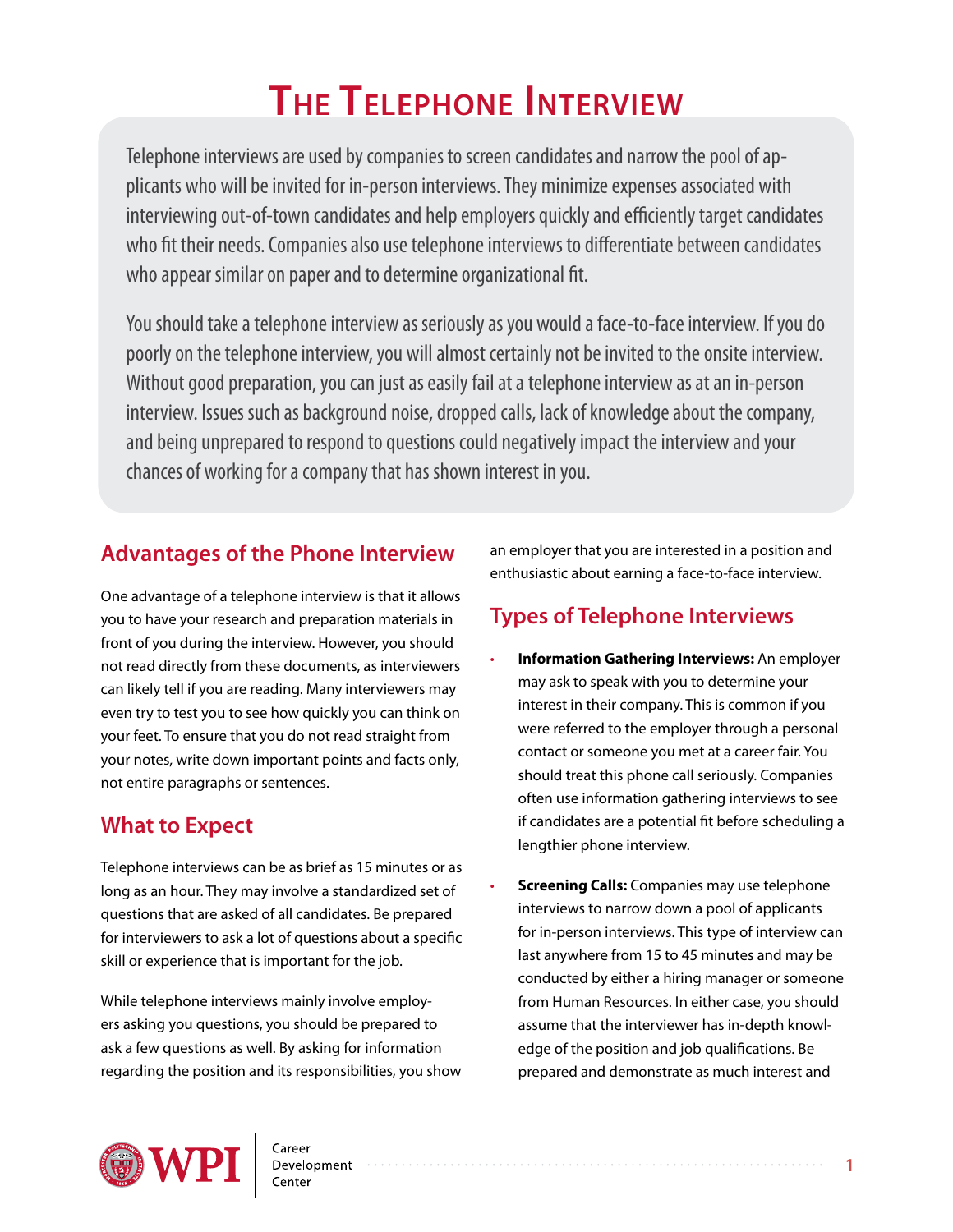enthusiasm when speaking with an HR representative as a hiring manager.

- **In-Depth Telephone Interview:** Companies use indepth interviews to minimize travelling expenses associated with interviewing out-of-town candidates. In some cases you may be put on speakerphone to talk with an entire hiring committee.
- **Unexpected:** A company representative or recruiter may call you unexpectedly and ask if you have a few minutes to talk. For this reason, you should always be prepared. Try to determine if the representative is making a quick informational call or if they want to discuss job-related skills in-depth. If it turns out to be a longer interview, decide quickly if it is a good time for you to talk. If it is not (which is okay), ask if you can arrange to talk at another time that is convenient for both of you. Keep in mind that when you talk on the phone with a prospective employer, you should always use your best interviewing skills, and convey enthusiasm and professionalism even if it is 9 am.

#### **Who Calls Who?**

Usually, employers prefer to call candidates to arrange interview times that meet both schedules. Sometimes, employers may ask candidates to call them, which can test how serious the candidate is about the job as well as how effectively they follow through. If you receive a telephone call from employers at a bad time, it is okay to ask if you can call them back in ten minutes or so to better position yourself in a quiet location. It is always better to ask to reschedule than to appear unprepared.

## **Scheduling**

When you schedule a phone interview, you should arrange a time that is comfortable for both you and the employer. If you have a class or other commitment, let the employer know and they will be happy to try to accommodate your needs. You may prefer not to arrange interviews too early in the morning or too late in the afternoon. However, if the employer has no other time available, your willingness to compromise and be flexible can make a good impression.

Always confirm the time zone, length of the interview, and the name and position of the person (or people) conducting the interview.

#### **Voice Mail**

Make sure you have a clear and professional voicemail message in case you miss a telephone call from a company. Get rid of a ringback tune from your favorite band, as employers will likely not wait through it but will hang up and not call back. Remember, your voicemail message is your chance to make a truly excellent first impression.

#### **Preparing for a Telephone Interview**

During your job search, you should be prepared to take, and succeed on, a phone interview on a moment's notice. However, if you know about the interview in advance, take time to prepare and do your research just like you would for a face-to-face interview:

- Make a list of your strengths and weaknesses.
- Review and think about answers to common phone interview questions (see list on pages 4-5 for examples).
- Be prepared to talk about your background and skills, especially as they relate to job specifics.
- Review the job posting and make a list of how your qualifications match the hiring criteria.
- Make a list of examples you could use to demonstrate your skills and abilities. Practice talking about those examples using STAR (Situation, Task, Action

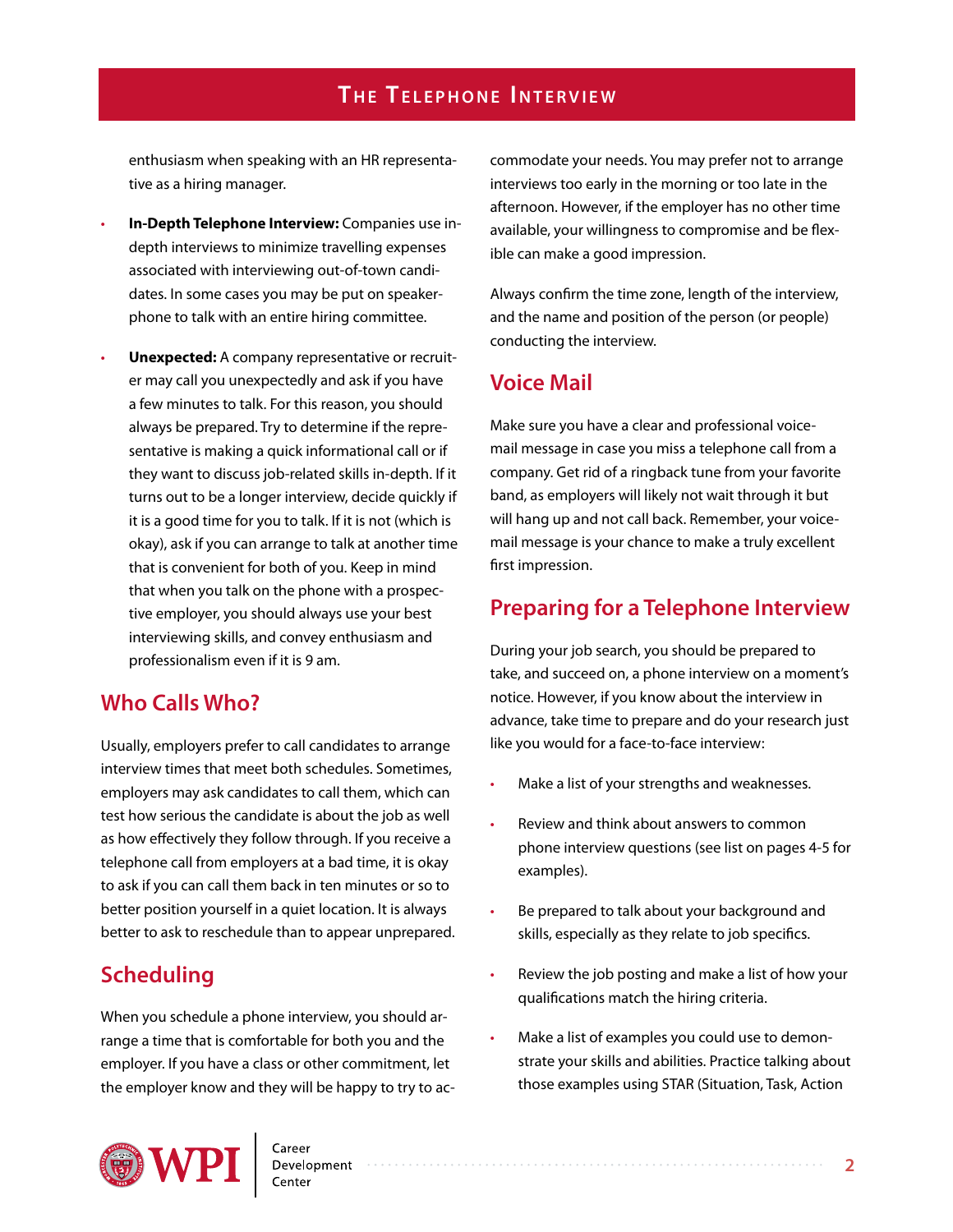taken, Result). Refer to the **[Interviewing Skills](http://www.wpi.edu/Images/CMS/CDC/Interviews.pdf)** tip sheet for more details on how to use the STAR approach.

- Research the company and the job. You should be able to clearly articulate why you are interested in the job and why you would like to work for that company.
- Prepare a few questions to ask at the end of the telephone interview similar to those you would ask at the end of an in-person interview.

#### **Reserve a Landline Phone**

You should always use a landline when taking part in a telephone interview. Cell phones can too easily result in not being able to hear one another well or dropped calls.

If you do not have access to a landline, you can reserve a room at the CDC to use a phone. However, note that if you conduct a telephone interview at the CDC, the company must call the CDC's main line and will be transferred to the room you are in. Therefore, after confirming and arranging a time with both the company and the CDC, provide the company with the CDC's main telephone number **(508-831-5260)**. Be sure to arrive early at the CDC. Again, you must confirm your reservation with the CDC before you let the company know about these arrangements to ensure that space is available.

#### **Before the Interview**

Make sure you have a quiet space with no distractions reserved for your interview. This includes pets, children, and roommates. Do not have the television or radio on in the background. If you have difficulty finding a space, feel free to reserve a room at the CDC.

While it may seem silly, you should also dress in professional attire for your phone interview. When you dress

for business, you put yourself in a professional frame of mind.

Make sure you have the following items on hand before you start your interview:

- Your resume
- Any notes you have prepared in advance
- A photo of the person who will be interviewing you so you have a face to put with a name. This will help relax you.
- A mirror to check your facial expressions and body language which can be conveyed through your voice. Smile and try to relax!
- A calendar in case you are asked to schedule a follow-up interview
- A clock to monitor how much time you have left in the interview—always respect the time parameters set by the interviewer
- A mirror to keep an eye on your facial expressions which can be conveyed through your voice. Smile!
- A glass of water in case your mouth gets dry
- A pen and paper handy for note-taking

Also, remember to turn off call-waiting on your phone so that your interview does not get interrupted.

#### **During the Interview**

Your phone interview should be as professional as your in-person interview. Make sure to smile, sit up straight, be alert, and focus on the interviewer. Your attitude and interest level will come across through your voice, so make sure to convey a positive and enthusiastic tone studies indicate that smiling can help achieve this.

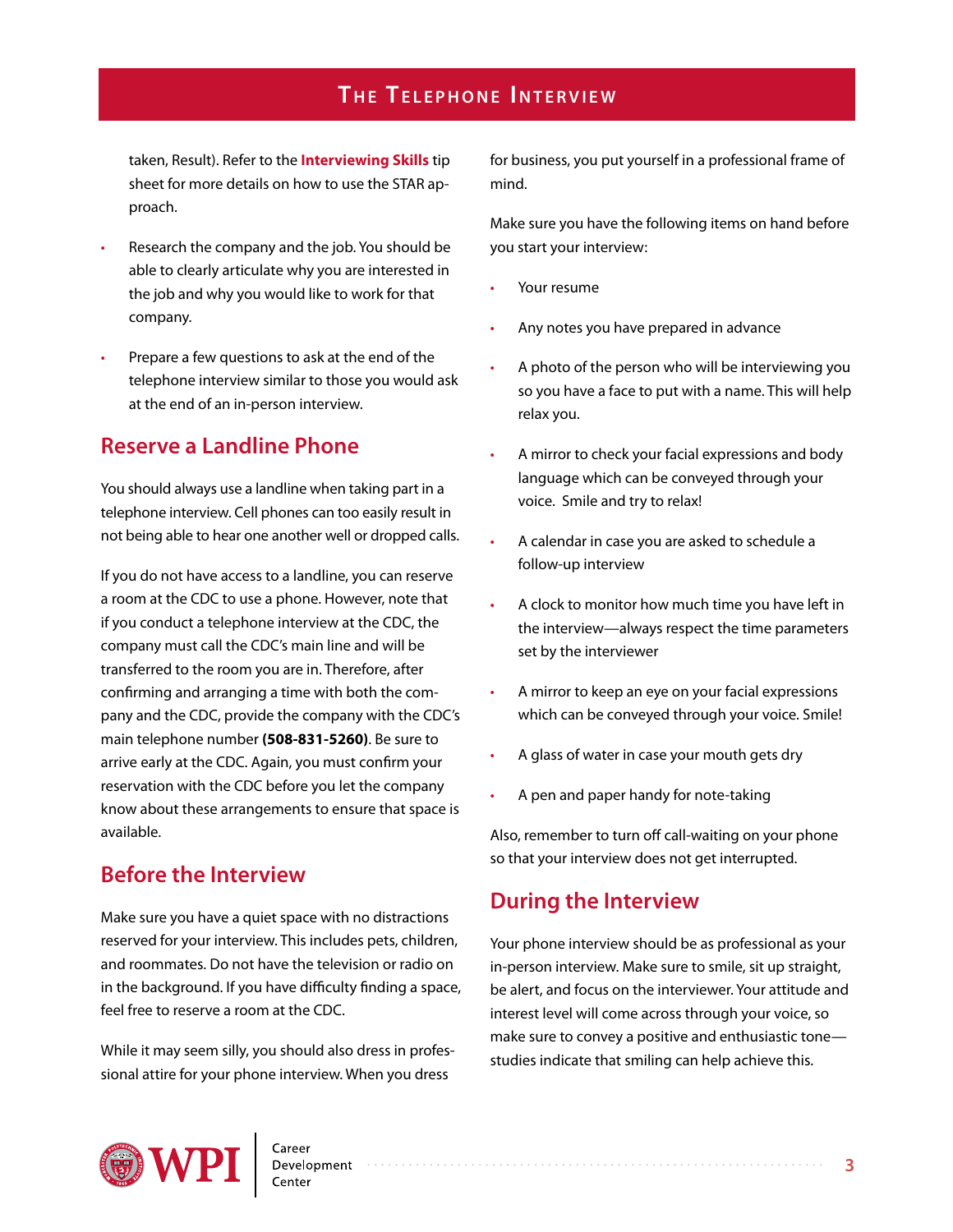Listen to each question the interviewer asks and answer it as fully as possible. You should not be engaged in substantial reading and note-taking on the side, as you might miss important questions and comments.

While on the phone, remember:

- Do not smoke, chew gum, eat, or drink.
- Pay attention to your body language. Smile, think positively, and focus on the interviewer.
- Speak slowly and clearly, and use proper grammar.
- Use the interviewer's title (Mr. or Ms. and the last name). Only use a first name if they ask you to.
- Never interrupt the interviewer. Wait until they have fully asked a question before you ask any clarifying questions.
- Take your time answering questions. You can take a moment or two to collect your thoughts before you give your answer.
- Avoid the overuse of "ah," "err," "uhh," and "like."
- Avoid saying a simple "yes" or "no" by backing up your answers with specific examples from past work, project, or educational experiences.
- Express your enthusiasm by talking about what excites you about the job, the company, the field, and your major.
- Do not mention compensation. This conversation typically comes at the end of the interview cycle, not during a telephone interview.
- Request contact information for follow-up questions and thank you letters.
- Reiterate your interest in the job and desire to move on to the next step.

Remember that the goal of the telephone interview is to gain an invitation to a face-to-face interview. At the end of the telephone interview, thank the interviewer and inquire if it would be possible to meet in person.

#### **After the Interview**

- Write notes summarizing the interview. Note what questions you were asked and how you answered.
- Evaluate how well you did on the interview and highlight areas that you could improve for next time.
- Send a thank you note to express your thanks and reiterate your interest in the job and company. Include a reminder of something specific you discussed that demonstrates how well you matched one or two of their key requirements. Refer to our **[Thank You Note Writing](http://www.wpi.edu/Images/CMS/CDC/Thank-you-note.pdf)** tip sheet for more guidance.
- Send any requested materials to the employer as soon as possible.

#### **Common Telephone Interview Questions**

- Can you tell me a little about yourself?
- What interests you about this job?
- Why do you want this job? Why do you want to work at this company?
- What do you know about this company/position?
- What is the most important thing you're looking for in a company/job?
- Are you willing to travel?
- What applicable experiences or skills do you have?